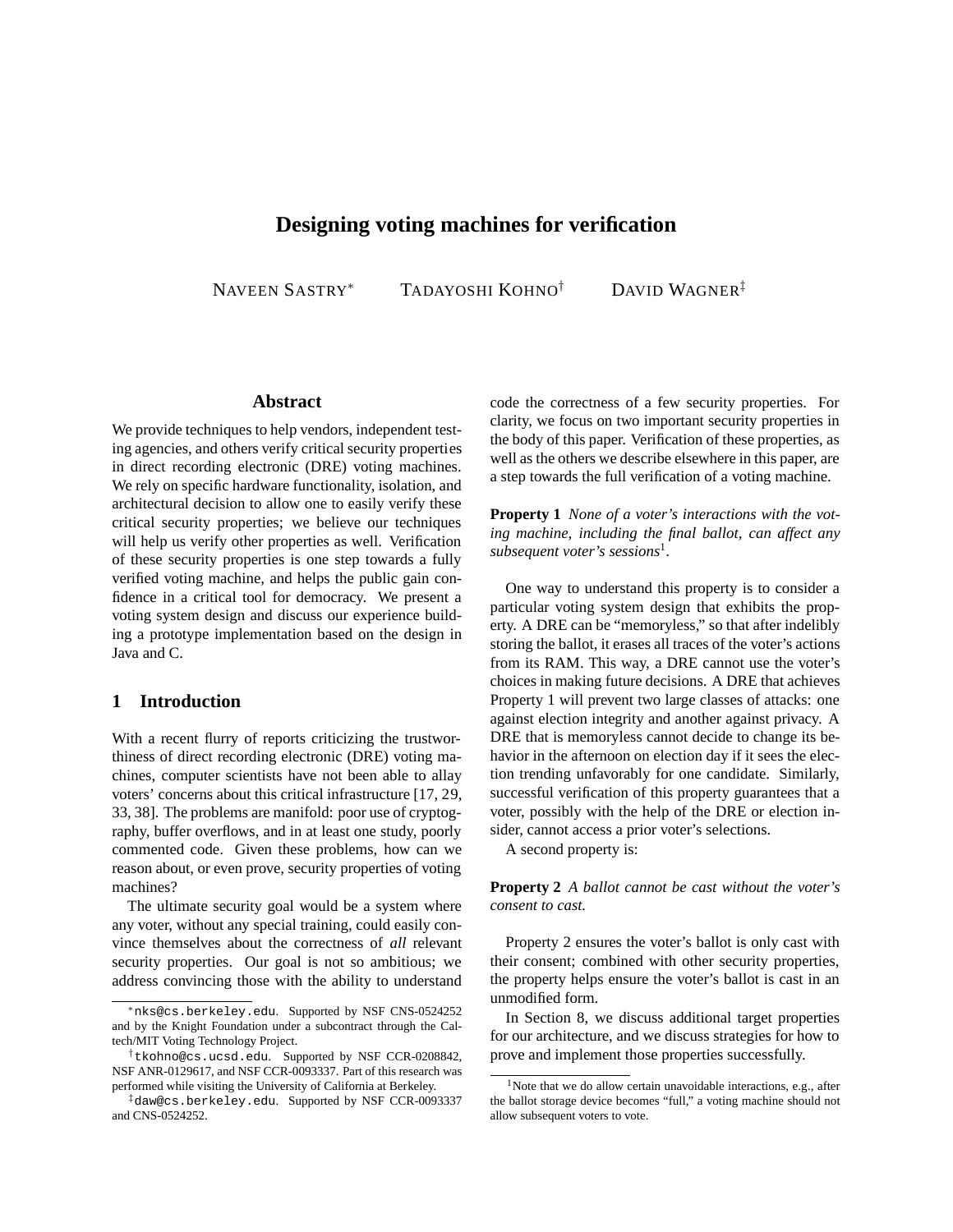Current DREs are not amenable to verification of these security properties; for instance, version 4.3.1 of the Diebold AccuVote-TS electronic voting machine consists of  $34712^2$  lines of vendor-written C++ source code, all of which must be analyzed to ensure Properties 1 and 2. One problem with current DRE systems, in other words, is that the trusted computing base (TCB) is simply too large. The larger problem, however, is the code simply is not *structured* to verify security properties.

In this paper, we develop a new architecture that significantly reduces the size of the TCB for verification of these properties. Our goal is to make voting systems more amenable to efficient verification, meaning that implementations can be verified to be free of malicious logic. By appropriate architecture design, we reduce the amount of code that would need to be verified (e.g., using formal methods) or otherwise audited (e.g., in an informal line-by-line source code review) before we can trust the software, thereby enhancing our ability to gain confidence in the software. We stress that our architecture assumes voters will be diligent: we assume that each voter will closely monitor their interaction with the voting machines and look for anomalous behavior, checking (for example) that her chosen candidate appears in the confirmation page.

We present techniques that we believe are applicable to DREs. We develop a partial voting system, but we emphasize that this work is not complete. As we discuss in Section 2, voting systems comprise many different steps and procedures: pre-voting, ballot preparation, audit trail management, post-election, recounts, and an associated set of safeguard procedures. Our system only addresses the active voting phase. As such, we do *not* claim that our system is a replacement for an existing DRE or a DRE system with a paper audit trail system. See Section 7 for a discussion of using paper trails with our architecture.

**Technical elements of our approach.** We highlight two of the key ideas behind our approach. First, we focus on creating a trustworthy vote confirmation process. Most machines today divide the voting process into two phases: an initial vote selection process, where the voter indicates who they wish to vote for; and a vote confirmation process, where the voter is shown a summary screen listing their selections and given an opportunity to review and confirm these selections before casting their ballot. The vote selection code is potentially the most complex part of the system, due to the need for complex user interface logic. However, if the confirmation process is easy to verify, we can verify many important security properties without analyzing the vote selection process. Our architecture splits the vote confirmation code into a separate module whose integrity is protected using hardware isolation techniques. This simple idea greatly reduces the size of the TCB and means that only the vote confirmation logic (but not the vote selection logic) needs to be examined during a code review for many security properties, such as Property 2.

Second, we use hardware resets to help ensure Property 1. In our architecture, most modules are designed to be stateless; when two voters vote in succession, their execution should be independent. We use hard resets to restore the state of these components to a consistent initial value between voters, eliminating the risk of privacy breaches and ensuring that all voters are treated equally by the machine.

Our architecture provides several benefits. It preserves the voting experience that voters are used to with current DREs. It is compatible with accessibility features, such as audio interfaces for voters with visual impairments, though we stress that we do not implement such features in our prototype. It can be easily combined with a voterverified paper audit trail (VVPAT). Our prototype implementation contains only 5 085 lines of trusted code.

#### **2 Voting overview**

**DREs.** A *direct recording electronic* (DRE) voting machine is typically a stand-alone device with storage, a processor, and a computer screen that presents a voter with election choices and records their selections so they can be counted as part of the canvass. These devices often use an LCD and touch screen to interact with the voter. Visually impaired voters can generally use alternate input and output methods, which presents a boon to some voters who previously required assistance to vote.

**Pre-election setup.** The full election process incorporates many activities beyond what a voter typically experiences in the voting booth. Although the exact processes differ depending on the specific voting technology in question, Figure 1 overviews the common steps for DRE-based voting. In the pre-voting stage, election officials prepare ballot definition files describing the parameters of the election. Ballot definition files can be very complex [24], containing not only a list of races and values indicating how many selections a voter can make for each race, but also containing copies of the ballots in multiple languages, audio tracks for visually impaired voters (possibly also in multiple languages), fields that vary by precinct, and fields that vary by the voter's party affiliation for use in primaries. Election officials generally use external software to help them generate the ballot definition files. After creating the ballot definition files, an election worker will load those files onto the DRE vot-

 $2$ Kohno et al. count the total number of lines in their paper [17]; for a fair comparison with our work, we look at source lines of code, which excludes comments and whitespace from the final number. Hence, the numbers cited in their paper differ from the figure we list.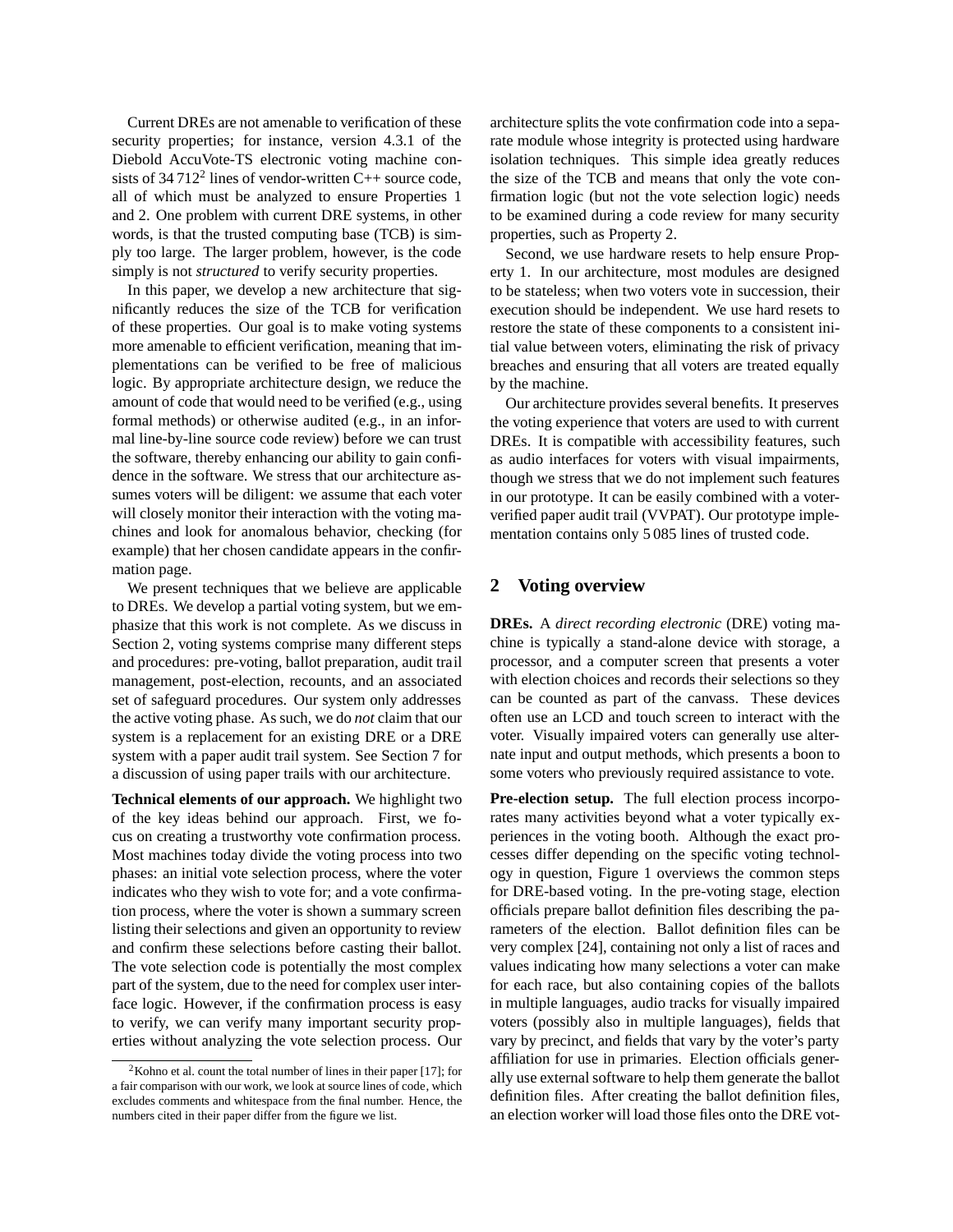

Figure 1: Major steps in the voting process when using DREs. The shaded portions are internal to the DREs. In this work, we mainly address voter authentication, interaction, and vote storage.

ing machines. Before polls open, election officials generally print a "zero tape," which shows that no one cast a ballot prior to the start of the election.

**Active voting.** When a voter Alice wishes to vote, she must first interact with election officials to prove that she is eligible to vote. The election officials then give her some token or mechanism to allow her to authenticate herself to the DRE as an authorized voter. Once the DRE verifies the token, the DRE displays the ballot information appropriate for Alice, e.g., the ballot might be in Alice's native language or, for primaries, be tailored to Alice's party affiliation. After Alice selects the candidates she wishes to vote for, the DRE displays a "confirmation screen" summarizing Alice's selections. Alice can then either accept the list and cast her ballot, or reject it and return to editing her selections. Once she approves her ballot, the DRE stores the votes onto durable storage and invalidates her token so that she cannot vote again.

**Finalization & post-voting.** When the polls are closed, the DRE ensures that no further votes can be cast and then prints a "summary tape," containing an unofficial tally of the number of votes for each candidate. Poll workers then transport the removable storage medium containing cast ballot images, along with the zero tape, summary tape, and other materials, to a central facility for tallying. During the canvass, election officials accumulate vote totals and cross-check the consistency of all these records.

**Additional steps.** In addition to the main steps above, election officials can employ various auditing and testing procedures to check for malicious behavior. For example, some jurisdictions use parallel testing, which involves sequestering a few machines, entering a known set of ballots, and checking whether the final tally matches the expected tally. Also, one could envision repeating the vote-tallying process with a third-party tallying application, although we are unaware of any instance where this particular measure has been used in practice. While these additional steps can help detect problems, they are by no means sufficient.

### **3 Goals and assumptions**

**Security goals.** For clarity, in the body of this paper we focus on enabling efficient verification of Properties 1 and 2 (see Section 1), though we hope to enable the efficient verification of other properties as well. Property 1 reflects a privacy goal: an adversary should not be able to learn any information about how a voter voted besides what is revealed by the published election totals. Property 2 reflects an integrity goal: even in the presence of an adversary, the DRE should record the voter's vote exactly as the voter wishes. Further, an adversary should not be able to undetectably alter the vote once it is stored. We wish to preserve these properties against the classes of adversaries discussed below.

**Wholesale and retail attacks.** A wholesale attack is one that, when mounted, has the potential of affecting a broad number of deployed DREs. A classic example might be a software engineer at a major DRE manufacturer inserting malicious logic into her company's DRE software. Prior work has provided evidence that this it is a concern for real elections [3]. Such an attack could have nationwide impact and could compromise the integrity of entire elections, if not detected. Protecting against such wholesale attacks is one of our primary goals. In contrast, a retail attack is one restricted to a small number of DREs or a particular polling location. A classic retail attack might be a poll worker stuffing ballots in a paper election, or selectively spoiling ballots for specific candidates.

**Classes of adversaries.** We desire a voting system that:

• Protects against *wholesale* attacks by election offi-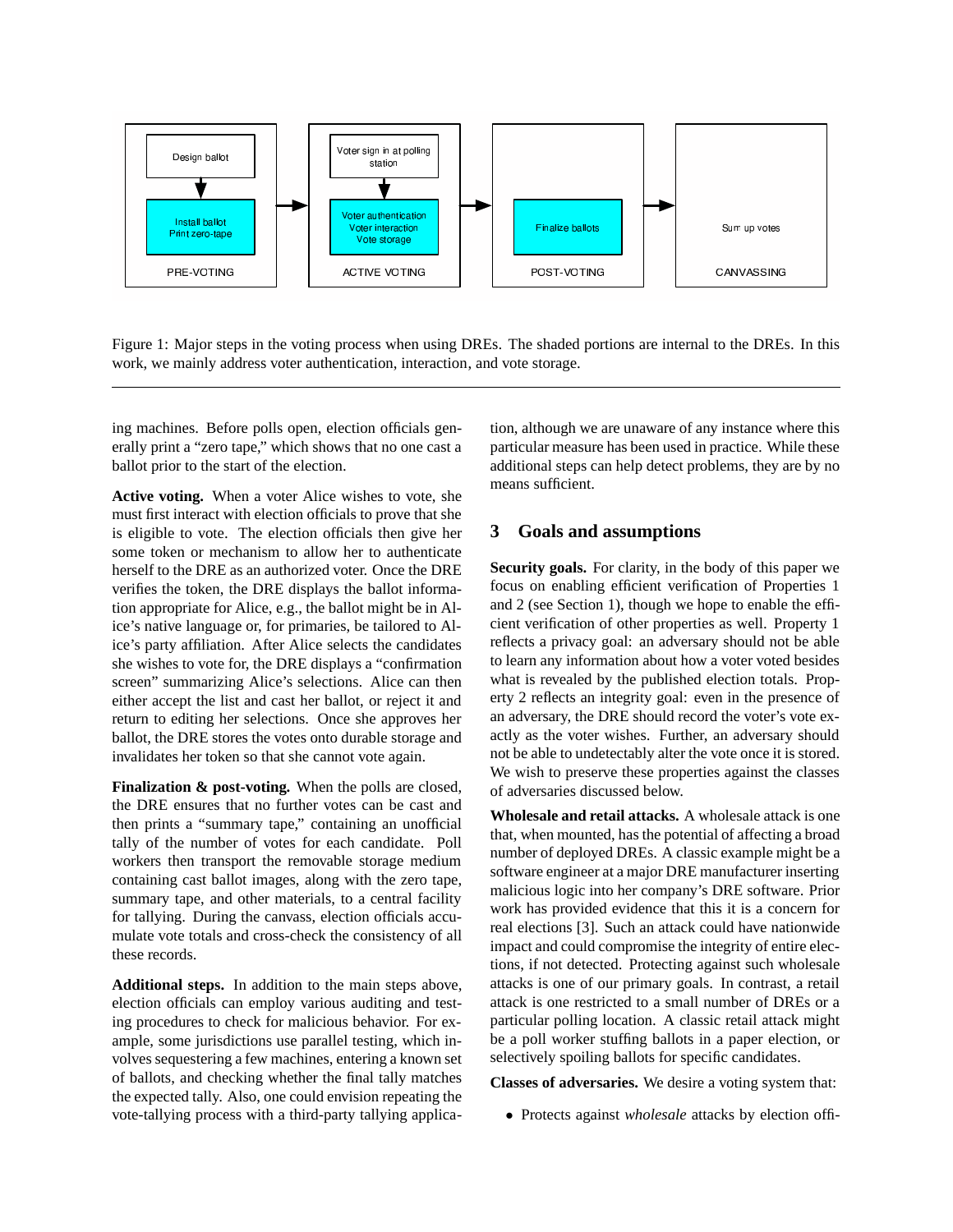cials, vendors, and other insiders.

- Protects against *retail* attacks by insiders when the attacks *do not* involve compromising the physical security of the DRE or the polling place (e.g., by modifying the hardware or software in the DRE or tampering with its surrounding environment).
- Protects against attacks by outsiders, e.g., voters, when the attacks *do not* involve compromising physical security.

We explicitly do not consider the following possible goals:

- Protect against *retail* attacks by election insiders and vendors when the attacks *do* involve compromising physical security.
- Protect against attacks by outsiders, e.g., voters, when the attacks *do* involve compromising physical security.

**On the adversaries that we explicitly do not consider.** We explicitly exclude the last two adversaries above because we believe that adversaries who can violate the physical security of the DRE will always be able to subvert the operation of that DRE, no matter how it is designed or implemented. Also, we are less concerned about physical attacks by outsiders because they are typically *retail attacks*: they require modifying each individual voting machine one-by-one, which is not practical to do on a large scale. For example, to attack privacy, a poll worker could mount a camera in the voting booth or, more challenging but still conceivable, an outsider could use Tempest technologies to infer a voter's vote from electromagnetic emissions [18, 37]. To attack the integrity of the voting process, a poll worker with enough resources could replace an entire DRE with a DRE of her own. Since this attack is possible, we also do not try to protect against a poll worker that might selectively replace internal components in a DRE. We assume election officials have deployed adequate physical security to defend against these attacks.

We assume that operating procedures are adequate to prevent unauthorized modifications to the voting machine's hardware or software. Consequently, the problem we consider is how to ensure that the original design and implementation are secure. While patches and upgrades to the voting system firmware and software may occasionally be necessary, we do not consider how to securely distribute software, firmware, and patches, nor do we consider version control between components.

**Attentive voters.** We assume that voters are attentive. We require voters to check that the votes shown on the confirmation screen do indeed accurately reflect their intentions; otherwise, we will not be able to make any guarantees about whether the voter's ballot is cast as intended. Despite our reliance on this assumption, we realize it may not hold for all people. Voters are fallible and not all will properly verify their choices. To put it another way, our system offers voters the *opportunity* to verify their vote. If voters do not take advantage of this opportunity, we cannot help them. We do not assume that all voters will avail themselves of this opportunity, but we try to ensure that those who do, are protected.

### **4 Architecture**

We focus this paper on our design and implementation of the "active voting" phase of the election process (cf. Figure 1). We choose to focus on this step because we believe it to be one of the most crucial and challenging part of the election, requiring interaction with voters and the ability to ensure the integrity and privacy of their votes. We remark that we attempt to reduce the trust in the canvassing phase by designing a DRE whose output record is both privacy-preserving (anonymized) and integrityprotected.

### **4.1 Architecture motivations**

To see how specific design changes to traditional voting architectures can help verify properties, we will go through a series of design exercises starting from current DRE architectures and finishing at our design. The exercises will be motivated by trying to design a system that clearly exhibits Properties 1 and 2.

**Resetting for independence.** A traditional DRE, for example the Diebold AccuVote-TS, is designed as a single process. The functions of the DRE—validating the voter, presenting choices, confirming those choices, storing the ballot, and administrative functions—are all a part of the same address space.

Let us examine one particular strategy we can use to better verify Property 1 ("memorylessness"), which requires that one voter's selections must not influence the voting experience observed by the next voter. Suppose after every voter has voted, the voting machine is turned off and then restarted. This is enough to ensure that the voting machine's memory will not contain any information about the prior voter's selections when it starts up. Of course, the prior voter's selections must still be recorded on permanent storage (e.g., on disk) for later counting, so we also need some mechanism to prevent the machine from reading the contents of that storage medium. One conservative strategy would be to simply require that any file the DRE writes to must always be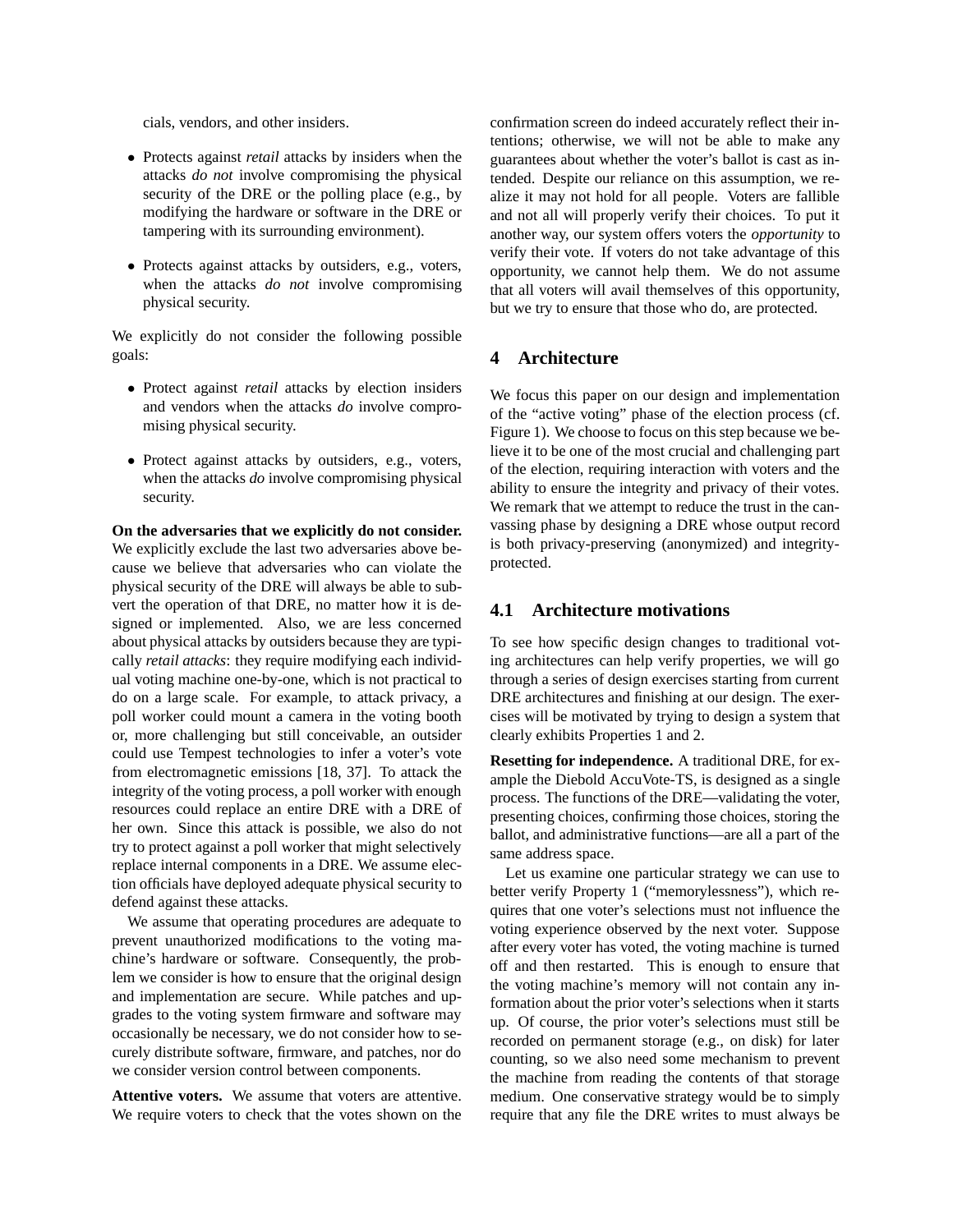

Figure 2: Our architecture, at an abstract level. For the properties we consider, the VoteSelection module need not be trusted, so it is colored red.

opened in write-only mode, and should never be opened for reading. More generally, we can allow the DRE to read from some files, such as configuration files, as long as the DRE does not have the ability to write to them. Thus the set of files on permanent storage are partitioned into two classes: a set of read-only files (which cannot be modified by the DRE), and a set of write-only files (which cannot be read by the DRE). To summarize, our strategy for enforcing Property 1 involves two prongs:

- 1. Ensure that a reboot is always triggered after a voter ends their session.
- 2. Check every place a file can be opened to ensure that data files are write-only, and configuration files are read-only.

There must still be a mechanism to prevent the DRE from overwriting existing data, even if it cannot read that data.

We introduce a separate component whose sole job is to manage the reset process. The BallotBox triggers the ResetModule after a ballot is stored. The reset module then reboots a large portion of the DRE and manages the startup process. We use a separate component so that it is simple to audit the correctness of the ResetModule.

We emphasize this design strategy is not the only way to verify this particular property. Rather, it is one technique we can implement that reduces the problem of enforcing Property 1 to the problem of enforcing a checklist of easier-to-verify conditions that suffice to ensure Property 1 will always hold.

**Isolation of confirmation process.** In considering Property 2, which requires the voter's consent to cast in order for the ballot to be stored, we will again see how modifying the DRE's architecture in specific ways can help verify correctness of this property.

The consent property in consideration requires auditors to confidently reason about the casting procedures. An auditor (perhaps using program analysis tools) may have an easier time reasoning about the casting process if it is isolated from the rest of the voting process. In our architecture, we take this approach in combining the casting and confirmation process, while isolating it from the vote selection functionality of the DRE. With a careful design, we only need to consider this sub-portion to verify Property 2.

From our DRE design in the previous section, we introduce a new component, called the VoteConfirmation module. With this change, the voter first interacts with a VoteSelection module that presents the ballot choices. After making their selections, control flow passes to the VoteConfirmation module that performs a limited role: presenting the voter's prior selections and then waiting for the voter to either 1) choose to modify their selections, or 2) choose to cast their ballot. Since the VoteConfirmation module has limited functionality, it only needs limited support for GUI code; as we show in Section 6.1 we can more easily analyze its correctness since its scope is limited. If the voter decides to modify the ballot, control returns to the VoteSelection module.

Note the voter interacts with two separate components: first the VoteSelection component and then VoteConfirmation. There are two ways to mediate the voter's interactions with the two components: 1) endow each component with its own I/O system and screen; 2) use one I/O system and a trusted I/O "multiplexor" to manage which component can access the screen at a time. The latter approach has a number of favorable features. Perhaps the most important is that it preserves the voter's experience as provided by existing DRE systems. A voting machine with two screens requires voters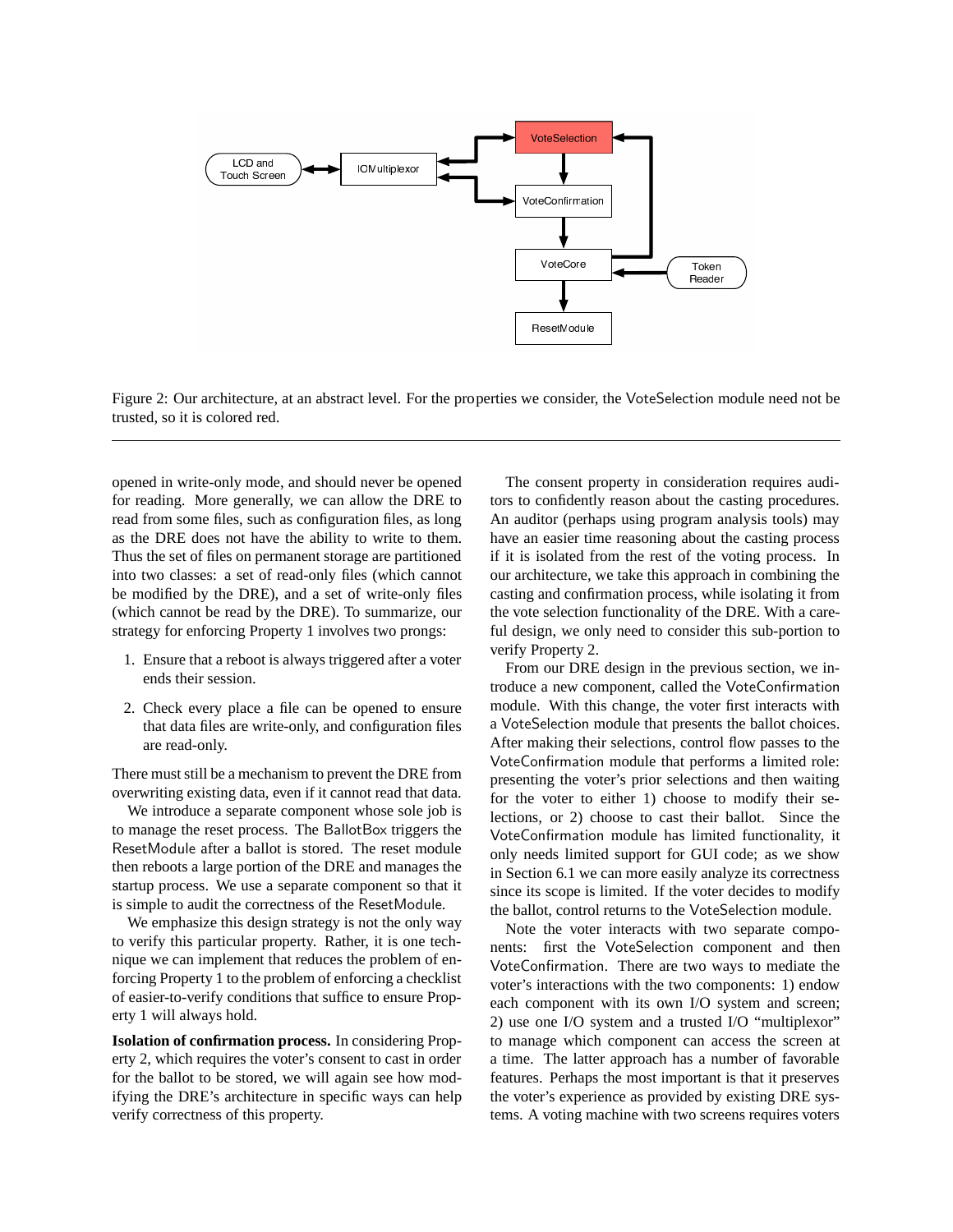to change their voting patterns, and can introduce the opportunity for confusion or even security vulnerabilities. Another advantage is cost: a second screen adds cost and complexity. One downside is that we must now verify properties about the IOMultiplexor. For example, it must route the input and output to the proper module at the appropriate times.

In the the final piece of our architecture, we introduce a VoteCore component. After the voter interacts with the VoteSelection system and then the VoteConfirmation module to approve their selection, the VoteCore component stores the ballot on indelible storage in its BallotBox and then cancels the voter's authentication token. Then, as we described above, it initiates a reset with the ResetModule to clear the state of all modules.

Let us return to our original property: how can we verify that a ballot can only be cast with the voter's approval? With our architecture, it suffices to verify that:

- 1. A ballot can only enter the VoteCore through the VoteConfirmation module.
- 2. The VoteCore gives the voter the opportunity to review the exact contents of the ballot.
- 3. A ballot can only be cast if the voter unambiguously signals their intent to cast.

To prove the last condition, we add hardware to simplify an auditor's understanding of the system, as well as to avoid calibration issues with the touch screen interface. A physical cast button, enabled only by the confirmation module, acts as a gate to stop the ballot between the VoteSelection and VoteCore modules. The software in the VoteConfirmation module does not send the ballot to the VoteCore until the CastButton is depressed; and, since it is enabled only in the VoteConfirmation module, it is easy to gain assurance that the ballot cannot be cast without the voter's consent. Section 6.1 will show how we achieve this property based on the code and architecture.

There is a danger if we must adjust the system's architecture to meet each particular security property: a design meeting all security properties may be too complex. However, in Section 8, we discuss other security properties and sketch how we can verify them *with the current architecture*. Isolating the confirmation process is a key insight that can simplify verifying other properties. The confirmation process is at the heart of many properties, and a small, easily understood confirmation process helps not just in verifying Property 2.

### **4.2 Detailed module descriptions**

**Voter authentication.** After a voter signs in at a polling station, an election official would give that voter a voting token. In our implementation, we use a magnetic stripe card, but the token could also be a smartcard or a piece of paper with a printed security code. Each voting token is valid for only one voting machine. To begin voting, the voter inserts the token into the designated voting machine. The VoteCore module reads the contents of the token and verifies that the token is designated to work on this machine (via a serial number check), is intended for this particular election, has not been used with this machine before, and is signed using some publickey signature scheme. If the verification is successful, the VoteCore module communicates the contents of the voting token to the VoteSelection module.

**Vote selection.** The VoteSelection module parses the ballot definition file and interacts with the voter, allowing the voter to select candidates and vote on referenda. The voting token indicates which ballot to use, e.g., a Spanish ballot if the voter's native language is Spanish or a Democratic ballot if the voter is a Democrat voting in a primary. The VoteSelection module is intended to follow the rules outlined in the ballot definition file, e.g., allowing the voter to choose up to three candidates or to rank the candidates in order of preference. Of course, the VoteSelection module is untrusted and may contain malicious logic, so there is no guarantee that it operates as intended. The VoteSelection module interacts with the voter via the IOMultiplexor.

**Vote confirmation.** After the voter is comfortable with her votes, the VoteSelection module sends a description of the voter's preferences to the VoteConfirmation module. The VoteConfirmation module interacts with the voter via the IOMultiplexor, displaying a summary screen indicating the current selections and prompting the voter to approve or reject this ballot. If the voter approves, the VoteConfirmation module sends the ballot image<sup>3</sup> to the VoteCore module so it can be recorded. The VoteConfirmation module is constructed so that the data that the VoteConfirmation module sends to the VoteCore module is exactly the data that it received from the VoteSelection module.

**Storing votes and canceling voter authentication tokens.** After receiving a description of the votes from the VoteConfirmation module, the VoteCore atomically stores the votes and cancels the voter authentication token. Votes are stored on a durable, history-independent, tamper-evident, and subliminal-free vote storage mechanism [25]. By "atomically," we mean that once the VoteCore component begins storing the votes and canceling the authentication token, it will not be reset until after those actions complete. After those actions both complete, the VoteCore will trigger a reset by sending a

<sup>3</sup>A *ballot image* is merely a list of who this voter has voted for. It need not be an actual image or picture.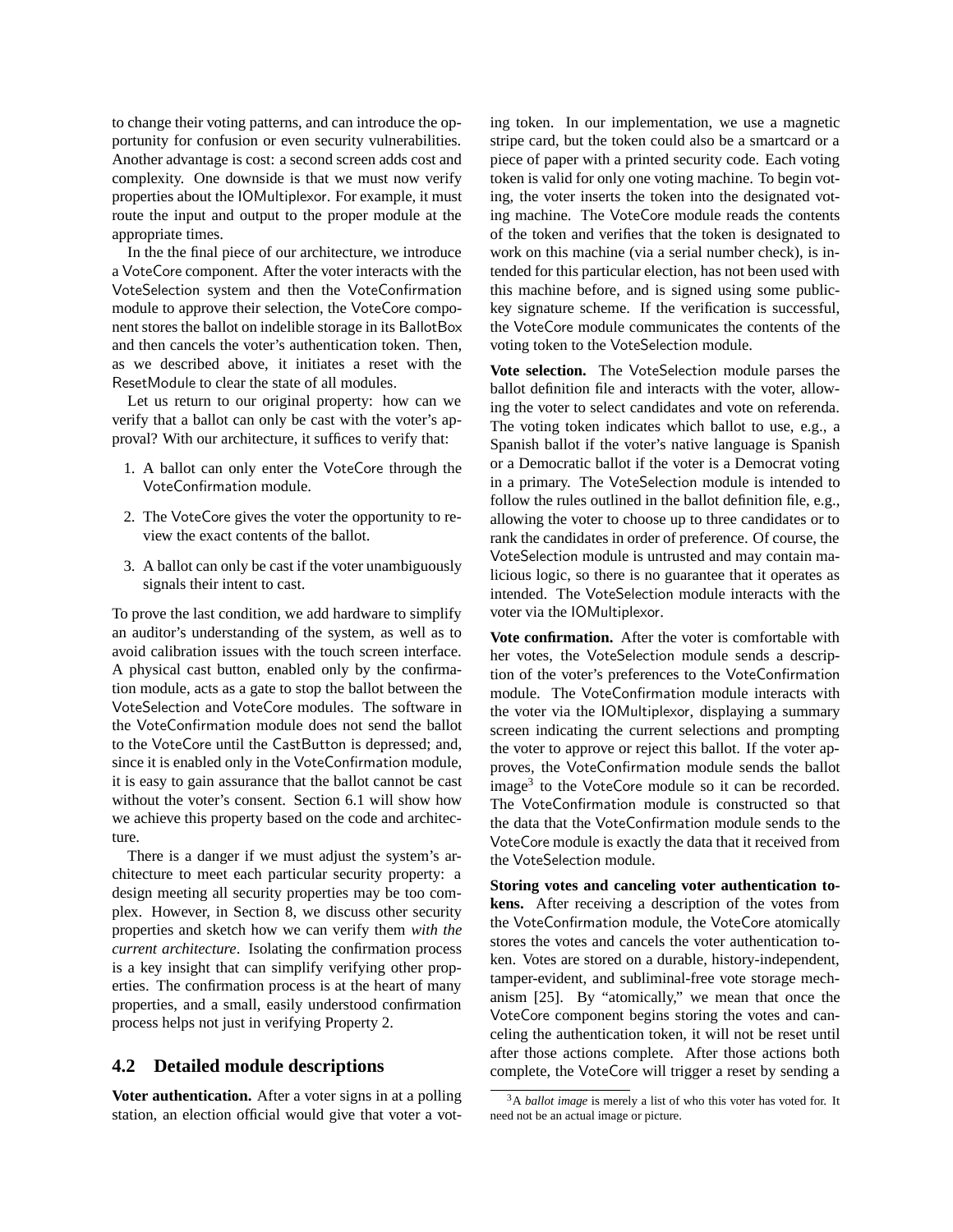message to the ResetModule. Looking ahead, the only other occasion for the ResetModule to trigger a reset is when requested by VoteCore in response to a user wishing to cancel her voting session.

**Cleaning up between sessions.** Upon receiving a signal from the VoteCore, the ResetModule will reset all the other components. After those components awake from the reset, they will inform the ResetModule. After all components are awake, the ResetModule tells all the components to start, thereby initiating the next voting session and allowing the next voter to vote. We also allow the VoteCore module to trigger a reset via the ResetModule if the voter decides to cancel their voting process; when a voter triggers a reset in this way, the voter's authentication token is not canceled and the voter can use that token to vote again on that machine at a later time. Although the VoteCore has access to external media to store votes and canceled authentication tokens, all other state in this component is reset.

**Enforcing a trusted path between the voter and the** VoteConfirmation **module.** Although the above discussion only mentions the IOMultiplexor in passing, the IOMultiplexor plays a central role in the security of our design. Directly connecting the LCD and touch screen to both the VoteSelection module and the VoteConfirmation module would be unsafe: it would allow a malicious VoteSelection module to retain control of the LCD and touch screen forever and display a spoofed confirmation screen, fooling the voter into thinking she is interacting with the trusted VoteConfirmation module when she is actually interacting with malicious code. The IOMultiplexor mediates access to the LCD and touch screen to prevent such attacks. It enforces the invariant that only one module may have control over the LCD and touch screen at a time: either VoteConfirmation or VoteSelection may have control, but not both. Moreover, VoteConfirmation is given precedence: if it requests control, it is given exclusive access and VoteSelection is locked out. This allows our system to establish a trusted path between the voter interface and the VoteConfirmation module.

### **4.3 Hardware-enforced separation**

Our architecture requires components to be protected from each other, so that a malicious VoteSelection component cannot tamper with or observe the state or code of other components. One possibility would be to use some form of software isolation, such as putting each component in a separate process (relying on the OS for isolation), in a separate virtual machine (relying on the VMM), or in a separate Java applet (relying on the JVM).

Instead, we use hardware isolation as a simple method

for achieving strong isolation. We execute each module on its own microprocessor (with its own CPU, RAM, and I/O interfaces). This relies on physical isolation in an intuitive way: if two microprocessors are not connected by any communication channel, then they cannot directly affect each other. Verification of the interconnection topology of the components in our architecture consequently reduces to verifying the physical separation of the hardware and verifying the interconnects between them. Historically, the security community has focused primarily on software isolation because hardware isolation was viewed as prohibitively expensive [32]. However, we argue that the price of a microprocessor has fallen dramatically enough that today hardware isolation is easily affordable, and we believe the reduction in complexity easily justifies the extra cost.

With this approach to isolation, the communication elements between modules acquire special importance, because they determine the way that modules are able to interact. We carefully structured our design to simplify the connection topology as much as possible. Figure 3 summarizes the interconnectivity topology, and we describe several key aspects of our design below.

We remark that when multiple hardware components are used, one should ensure that the same versions of code run on each component.

**Buses and wires.** Our hardware-based architecture employs two types of communication channels: buses and wires. Buses provide high-speed unidirectional or bidirectional communication between multiple components. Wires are a simple signaling element with one bit of state; they can be either high or low, and typically are used to indicate the presence or absence of some event. Wires are unidirectional: one component (the sender) will set the value of a wire but never read it, and the other component (the receiver) will read the value of the wire but never set it. Wires are initially low, and can be set, but not cleared; once a wire goes high, it remains high until its controlling component is reset. We assume that wires are reliable but buses are potentially unreliable.

To deal with dropped or garbled messages without introducing too much complexity, we use an extremely simple communication protocol. Our protocol is connectionless and does not contain any in-band signaling (e.g., SYN or ACK packets). When a component in our architecture wishes to transmit a message, it will repeatedly send that message over the bus until it is reset or it receives an out-of-band signal to stop transmitting. The sender appends a hash of the message to the message. The receiver accepts the first message with a valid hash, and then acknowledges receipt with an out-of-band signal. This acknowledgment might be conveyed by changing a wire's value from low to high, and the sender can poll this wire to identify when to stop transmitting. Com-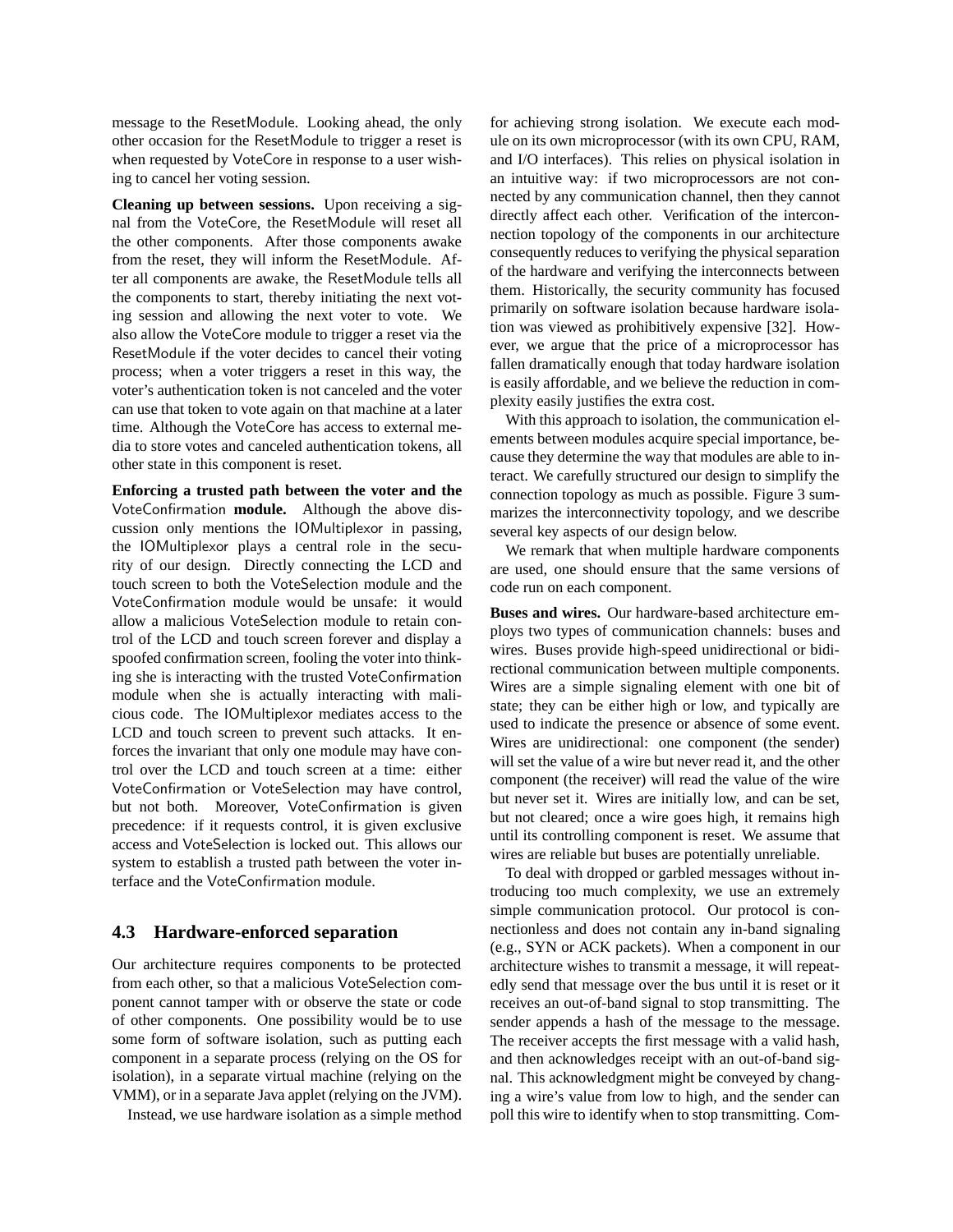

Figure 3: Our architecture, showing the hardware communication elements.

ponents that need replay protection can add a sequence number to their messages.

**Using buses and wires.** We now describe how to instantiate the communication paths in our high-level design from Section 4.2 with buses and wires. Once the VoteCore module reads a valid token, it repeatedly sends the data on the token to VoteSelection until it receives a message from VoteConfirmation. After storing the vote and canceling the authentication token, the VoteCore module triggers a reset by setting its wire to the ResetModule high.

To communicate with the voter, the VoteSelection component creates a bitmap of an image, packages that image into a message , and repeatedly sends that message to the IOMultiplexor. Since the VoteSelection module may send many images, it includes in each message a sequence number; this sequence number does not change if the image does not change. Also included in the message is a list of virtual buttons, each described by a globally unique button name and the x- and y-coordinates of the region. The IOMultiplexor will continuously read from its input source (initially the VoteSelection module) and draw to the LCD every bitmap that it receives with a new sequence number. The IOMultiplexor also interprets inputs from the touch screen, determines whether the inputs correspond to a virtual button and, if so, repeatedly writes the name of the region to the VoteSelection module until it has new voter input. Naming the regions prevents user input on one screen from being interpreted as input on a different screen.

When the voter chooses to proceed from the vote selection phase to the vote confirmation phase, the VoteConfirmation module will receive a ballot from the VoteSelection module. The VoteConfirmation module will then set its wire to the IOMultiplexor high. When the IOMultiplexor detects this wire going high, it will empty all its input and output bus buffers, reset its counter for messages from the VoteSelection module, and then only handle input and output for the VoteConfirmation module (ignoring any messages from VoteSelection). If the VoteConfirmation module determines that the user wishes to return to the VoteSelection module and edit her votes, the VoteConfirmation module will set its wire to the VoteSelection module high. The VoteSelection module will then use its bus to VoteConfirmation to repeatedly acknowledge that this wire is high. After receiving this acknowledgment, the VoteConfirmation module will reset itself, thereby clearing all internal state and also lowering its wires to the IOMultiplexor and VoteSelection modules. Upon detecting that this wire returns low, the IOMultiplexor will clear all its input and output buffers and return to han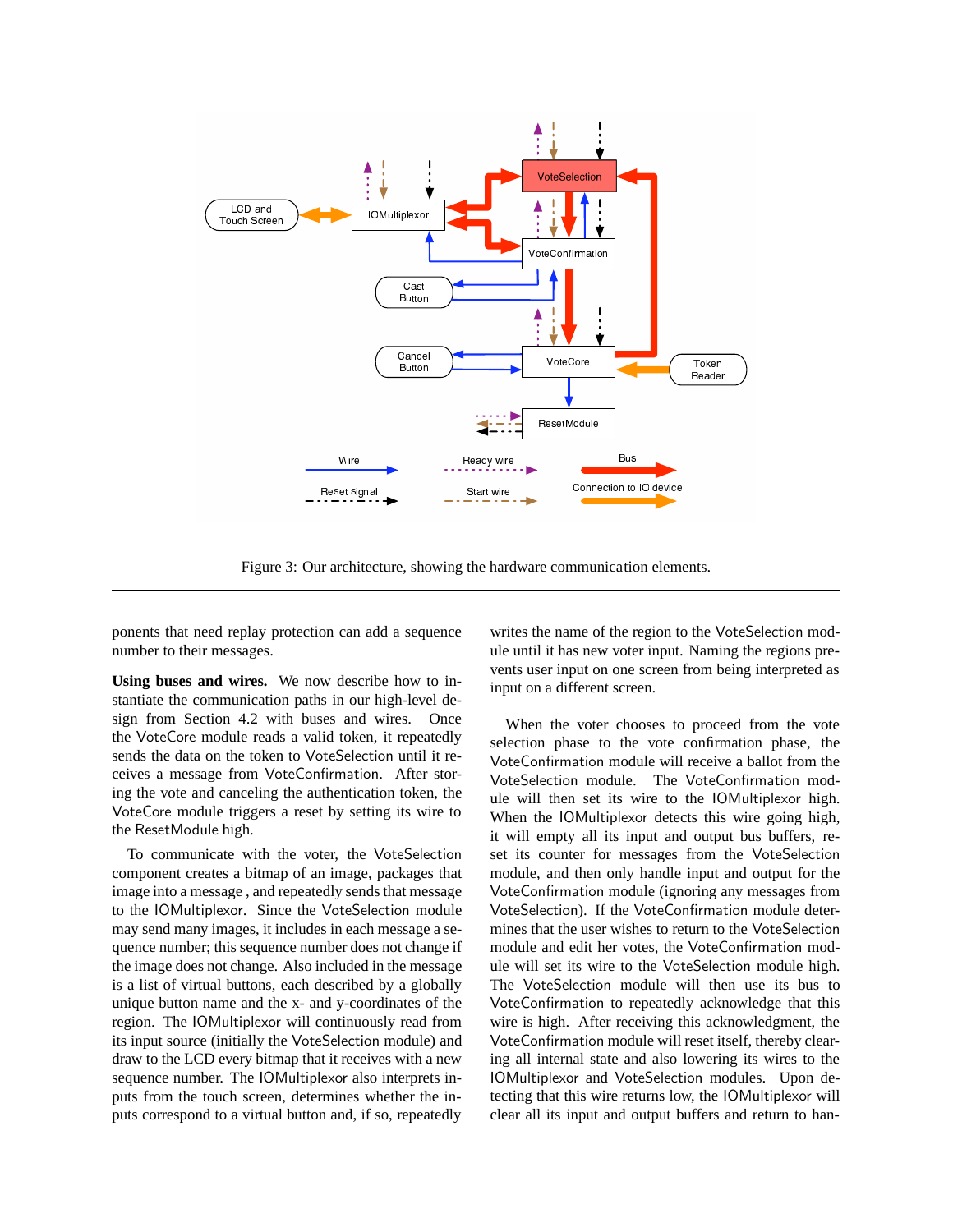dling the input and output for VoteSelection. The purpose for the handshake between the VoteConfirmation module and the VoteSelection module is to prevent the VoteConfirmation module from resetting and then immediately triggering on the receipt of the voter's previous selection (without this handshake, the VoteSelection module would continuously send the voter's previous selections, regardless of whether VoteConfirmation reset itself).

## **4.4 Reducing the complexity of trusted components**

We now discuss further aspects of our design that facilitate the creation of implementations with minimal trusted code.

**Resets.** Each module (except for the ResetModule) interacts with the ResetModule via three wires, the initial values of which are all low: a ready wire controlled by the component and reset and start wires controlled by the ResetModule. The purpose of these three wires is to coordinate resets to avoid a situation where one component believes that it is handling the  $i$ -th voter while another component believes that it is handling the  $(i+1)$ -th voter.

The actual interaction between the wires is as follows. When a component first boots, it waits to complete any internal initialization steps and then sets the ready wire high. The component then blocks until its start wire goes high. After the ready wires for all components connected to the ResetModule go high, the ResetModule sets each component's start wire high, thereby allowing all components to proceed with handling the first voting session.

Upon completion of a voting session, i.e., after receiving a signal from the VoteCore component, the ResetModule sets each component's reset wire high. This step triggers each component to reset. The ResetModule keeps the reset wires high until all the component ready wires go low, meaning that the components have stopped executing. The ResetModule subsequently sets the reset wire low, allowing the components to reboot. The above process with the ready and start wires is then repeated.

**Cast and cancel buttons.** Our hardware architecture uses two physical buttons, a cast button and a cancel button. These buttons directly connect the user to an individual component, simplifying the task of establishing a trusted path for cast and cancel requests. Our use of a hardware button (rather than a user interface element displayed on the LCD) is intended to give voters a way to know that their vote will be cast. If we used a virtual cast button, a malicious VoteSelection module could draw a spoofed cast button on the LCD and swallow the user's vote, making the voter think that they have cast their vote when in fact nothing was recorded and leaving the voter with no way to detect this attack. In contrast, a physical cast button allows attentive voters to detect these attacks (an alternative might be to use a physical "vote recorded" light in the VoteCore). Additionally, if we used a virtual cast button, miscalibration of the touch screen could trigger accidental invocation of the virtual cast button against the voter's wishes. While calibration issues may still affect the ability of a user to scroll through a multiscreen confirmation process, we anticipate that such a problem will be easier to recover from than touch screen miscalibrations causing the DRE to incorrectly store a vote. To ensure that a malicious VoteSelection module does not trick the user into pressing the cast button prematurely, the VoteConfirmation module will only enable the cast button after it detects that the user paged through all the vote confirmation screens.

We want voters to be able to cancel the voting process at any time, regardless of whether they are interacting with the VoteSelection or VoteConfirmation modules. Since the VoteSelection module is untrusted, one possibility would be to have the IOMultiplexor implement a virtual cancel button or conditionally pass data to the VoteConfirmation module even when the VoteSelection module is active. Rather than introduce these complexities, we chose to have the VoteCore module handle cancellation via a physical cancel button. The cancel button is enabled (and physically lit by an internal light) until the VoteCore begins the process of storing a ballot and canceling an authentication token.

### **5 Prototype implementation**

To evaluate the feasibility of the architecture presented in Section 4, we built a prototype implementation. Our prototype uses off-the-shelf "gumstix connex 400xm" computers. These computers measure 2cm by 8cm in size, cost \$144 apiece, and contain an Intel XScale PXA255 processor with a 400 MHz StrongARM core, 64 MB of RAM, and 16 MB of flash for program storage. We enable hardware isolation by using a separate gumstix for each component in our architecture.

We do not claim that the gumstix would be the best way to engineer an actual voting system intended for use in the field. However, the gumstix have many advantages as a platform for prototyping the architecture. In conjunction with an equally sized expansion board, the processors support three external RS-232 serial ports, which transmit bidirectional data at 115200 kbps. We use serial ports as our buses. Additionally, each gumstix supports many general purpose input/output (GPIO) registers, which we use for our wires. Finally, the XScale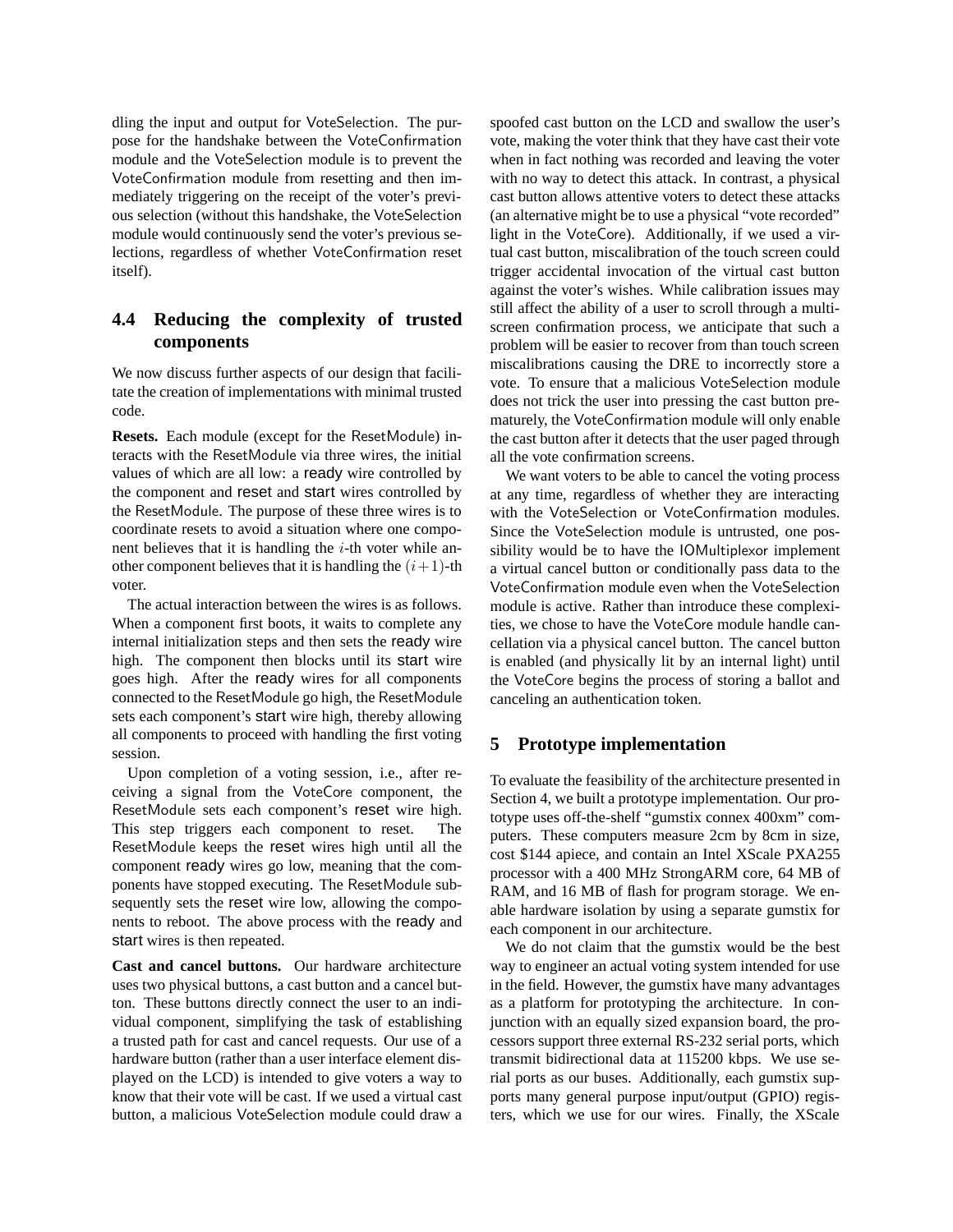

Figure 4: We show the front and back of a gumstix as well as an expansion board through which the GPIO and serial ports are soldered. The quarter gives an indication of the physical size of these components.

processor supports an LCD and touch screen interface.

The gumstix platform's well-designed toolchain and software environment greatly simplified building our prototype. The gumstix, and our prototype, use a minimal Linux distribution as their operating system. Our components are written in Java and run on the Microdoc J9 Java VM; its JIT provides a significant speed advantage over the more portable JamVM Java interpreter. Our choice of Java is twofold: it is a type-safe language and so prevents a broad range of exploits; secondly, several program verification tools are available for verifying invariants in Java code [8, 19]. C# is another natural language choice since it too is type-safe and the Spec# [5] tool could aid in verification, but C# is not supported as well on Linux. We view a rich stable of effective verification tools to be just as important as type-safety in choosing the implementation language since software tools can improve confidence in the voting software's correctness. Both can eliminate large classes of bugs.

### **5.1 Implementation primitives**

Our architecture requires implementations of two separate communications primitives: buses and wires. It is straightforward to implement buses using serial ports on the gumstix. To do so, we expose connectors for the serial ports via an expansion board connected to the main processor. Figures 4 and 5 show an example of such an expansion board. We additionally disable the getty terminal running on the serial ports to allow conflict free use of all three serial ports. The PXA255 processor has 84 GPIO pins, each controlled by registers; we implement wires using these GPIOs. A few of the pins are exposed



Figure 5: The mounting board for a single component. It contains three serial ports (along the top), 4 GPIO pins and a ground pin (along the right side), as well as a gumstix processor board mounted atop an expansion board.

on our expansion board and allow two components to be interconnected via their exposed GPIO pins. Each GPIO pin can be set in a number of modes. The processor can set the pin "high" so that the pin has a 3.3 volt difference between the reference ground; otherwise, it is low and has a 0 voltage difference between ground. Alternatively, a processor can poll the pin's state. To enforce the unidirectional communication property, particularly when a single wire is connected to more than two GPIOs, we could use a diode, which allows current to flow in only one direction <sup>4</sup>. We currently rely on software to enforce that once a GPIO is set high, it cannot ever be set low without first restarting the process; this is a property one could enforce in hardware via a latch, though our current prototype does not do so yet.

In addition to the GPIOs, the PXA255 exposes an NRESET pin. Applying a 3.3v signal to the NRESET pin causes the processor to immediately halt execution; when the signal is removed, the processor begins in a hard boot sequence. The gumstix are able to reboot in under 10 seconds without any optimizations, making the NRESET pin nearly ideal to clear a component's state during a reset. Unfortunately, the specifics of the reboot sequence causes slight problems for our usage. While the NRESET wire is held high, the GPIO pins are also high. In the case where one component reboots before another (or where selective components are reboot), setting the GPIOs high will inadvertently propagate a signal along the wire to the other components. Ideally, the pins would be low during reset. We surmise that designing a chip for our ideal reset behavior would not be difficult given

<sup>4</sup>Even this may not be enough, since an actual diode does not behave as the idealized diode we rely upon.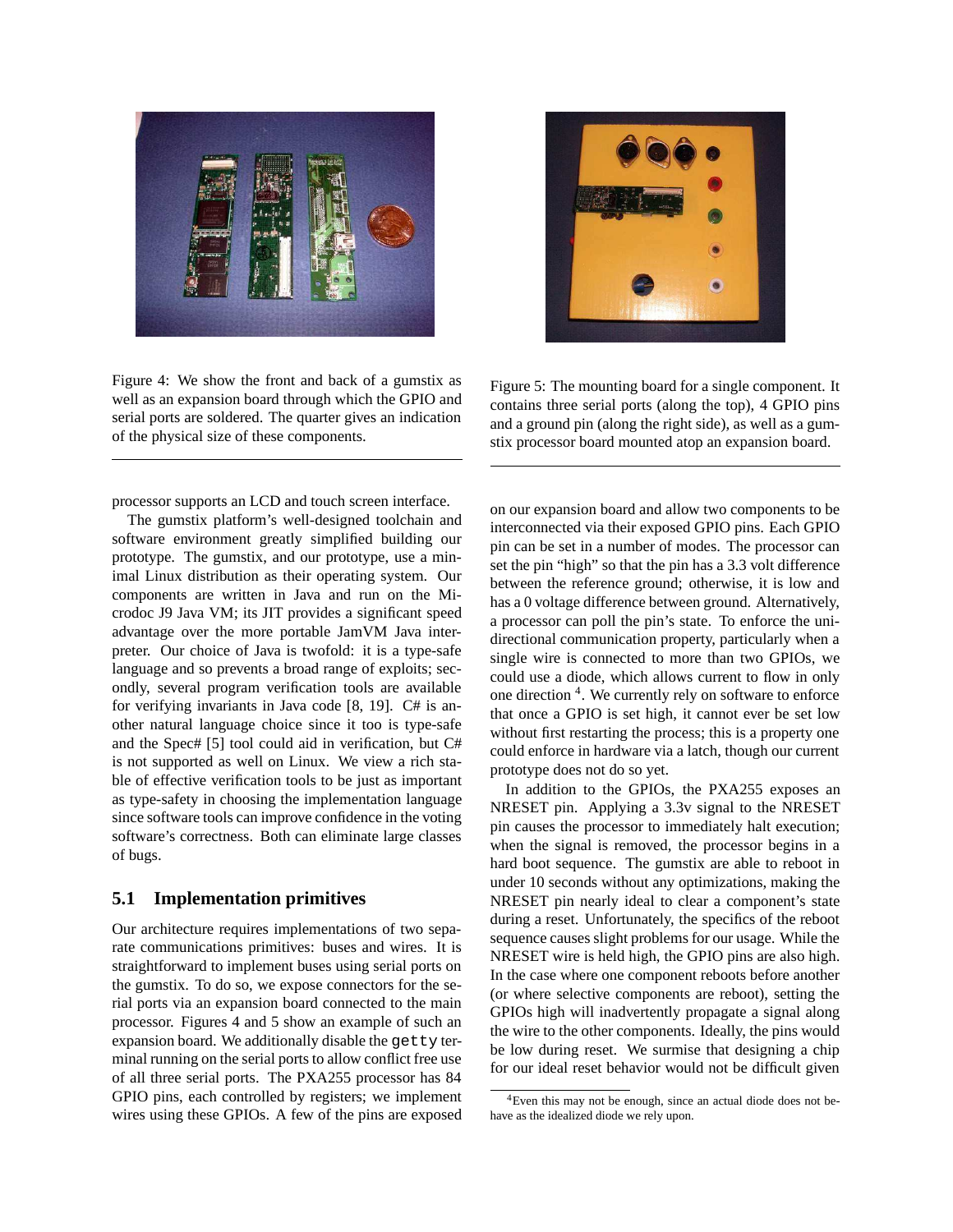

Figure 6: A picture of our prototype implementation. There is one board for each component in the system. The magnetic swipe card (along the left) is used for authentication, while the cast button is in the upper left component.

sufficient hardware expertise. Since the microprocessors in our platform do not exhibit our ideal behavior, in our prototype we have a separate daemon connected to an ordinary GPIO wire that stops the Java process running the component code when the reset pin goes high and then resets all wire state to low. The daemon starts a new component process when the signal to its reset pin is removed. This is just a way of emulating, in software, the NRESET semantics we prefer. Of course, a productionquality implementation would enforce these semantics in trusted hardware.

We use a Kanecal KaneSwipe GIT-100 magnetic card reader for authorizing voters to use the machine. A voter would receive a card with authentication information on it from poll workers upon signing in. The voter cannot forge the authentication information (since it contains a public key signature), but can use it to vote once on a designated DRE. The reader has an RS-232 interface, so we are able to use it in conjunction with the serial port on the gumstix.

Finally, our implementation of the VoteCore component uses a compact flash card to store cast ballot images and invalid magcard identifiers. Election officials can remove the flash card and transport it to county headquarters after the close of polls. A deployed DRE might use stronger privacy-protection mechanisms, such as a history-independent, tamper-evident, and subliminalfree data structure [25]. For redundancy, we expect a deployed DRE to also store multiple copies of the votes on several storage devices. A full implementation of the VoteSelection component would likely also use some



Figure 7: The right image shows a screenshot of the VoteSelection component displaying referenda from the November 2005 election in Berkeley, CA. We flipped a coin to choose the response shown on this screen.

kind of removable storage device to store the ballot definition file. In our prototype, we hard-code a sample ballot definition file into the VoteSelection component. This suffices for our purposes in gauging the feasibility of other techniques.

Our prototype consists of five component boards wired together in accordance with Figure 3. We implement all of the functionality except for the cancel button. See Figure 6 for a picture showing the five components and all of their interconnections. Communication uses physical buses and wires. The I/O multiplexer, after each update operation, sends an image over a virtual bus connected (connected via the USB network) to the PC for I/O. It sends the compressed image it would ordinarily blit to the framebuffer to the PC so that the PC can blit it to its display. The gumstix only recently supported LCD displays, and we view our PC display as an interim solution. The additional software complexity for using the LCD is minimal as it only requires blitting an image to memory.

Figure 7 shows our voting software running on the gumstix. We used ballot data from the November 2005 election in Alameda County, California.

### **6 Evaluation**

### **6.1 Verifying the desired properties**

**Property 1.** Recall that to achieve "memorylessness" we must be able to show the DRE is always reset after a voter has finished using the machine, and the DRE only opens a given file read-only or write-only, but not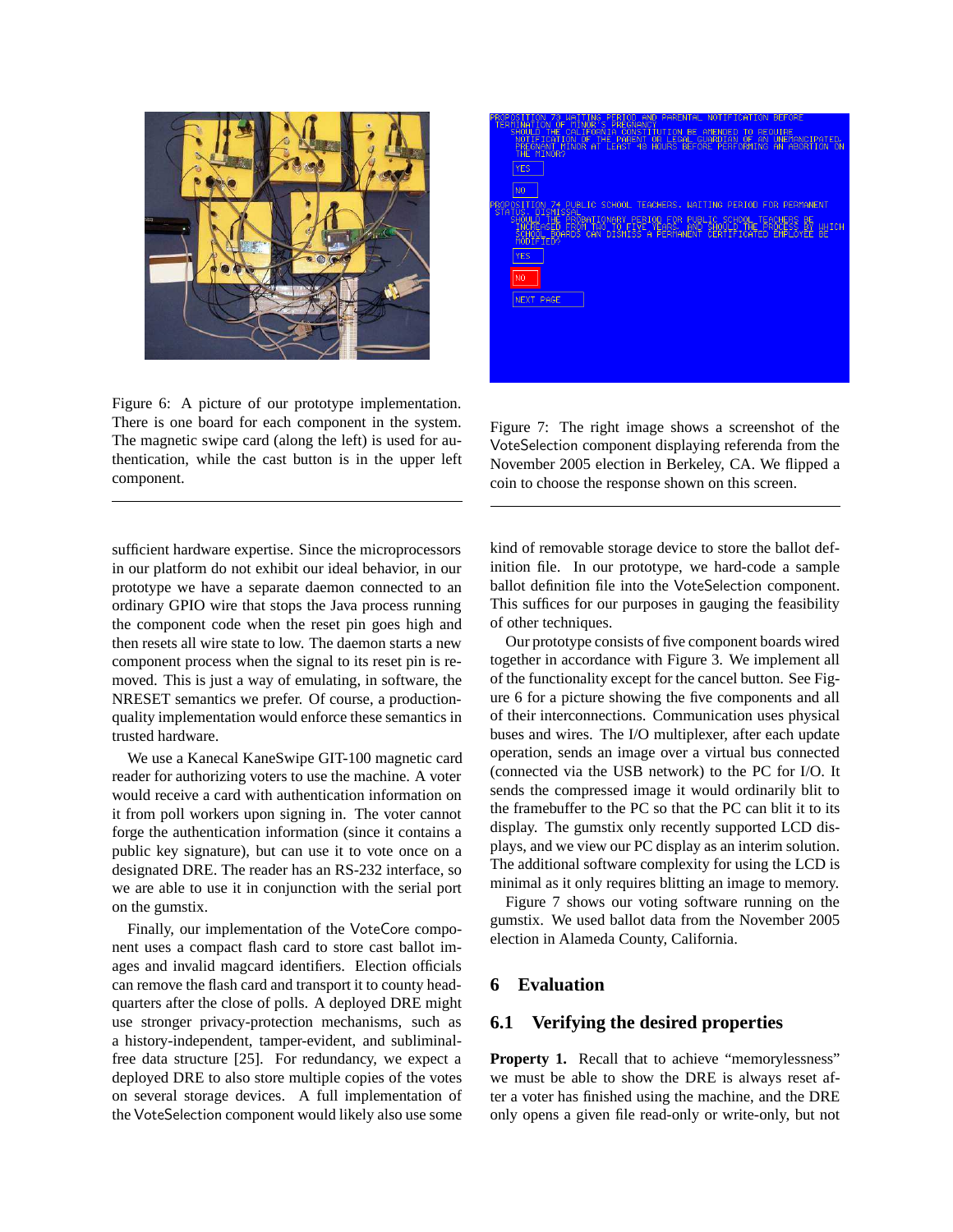

Figure 8: Code extracts from the VoteConfirmation and VoteCore modules, respectively. Examining these code snippets with the connection topology helps us gain assurance that the architecture achieves Properties 1 and 2.

both. To show that the DRE is reset after storing a vote, we examine a snippet of the source code from VoteCore.java, the source code for the VoteCore module in Figure 8. In line 7, after storing the ballot into the ballot box, the VoteCore module continuously raises the reset wire high. Looking at the connection diagram from Figure 3, we note the reset wire terminates at the ResetModule and induces it to restart all components in the system. Further inspecting code not reproduced in Figure 8 reveals the only reference to the ballotbox is in the constructor and in line 5, so writes to it are confined to line 5.

Finally, we need merely examine every file open call to make sure they are either read-only or write only. In practice, we can guarantee this by ensuring writable files are append-only, or for more sophisticated vote storage mechanisms as proposed by Molnar et al., that the storage layer presents a write-only interface to the rest of the DRE.

**Property 2.** For the "consent-to-cast" property, we need to verify two things: 1) the ballot can only enter the VoteCore through the VoteConfirmation module, and 2) the voter's consent is required before the ballot can leave the VoteConfirmation module.

Looking first at Confirm.java in Figure 8, the VoteConfirmation module first ensures it has control of the touch screen as it signals the IOMultiplexor with the "grabio" wire. It then displays the ballot over the bus, and subsequently enables the cast button. Examining the hardware will show the only way the wire can be enabled is through a specific GPIO, in fact the one controlled by the "castenable" wire. No other component in the system can enable the cast button, since it is not connected to any other module. Similarly, no other component in the system can send a ballot to the VoteCore module: on line 6 of Confirm.java, the VoteConfirmation sends the ballot on a bus named "toVoteCore", which is called the "fromVoteConf" bus in VoteCore.java. The

|                      | Java | $C$ (JNI) | Total |
|----------------------|------|-----------|-------|
| Communications       | 2314 | 677       | 2991  |
| Display              | 416  | 52        | 468   |
| Misc. (interfaces)   | 25   |           | 25    |
| VoteSelection        | 377  |           | 377   |
| VoteConfirmation     | 126  | $\Omega$  | 126   |
| <b>IOMultiplexor</b> | 77   |           | 77    |
| VoteCore             | 846  | 54        | 900   |
| <b>ResetModule</b>   | 121  |           | 121   |
| Total                |      |           | 5084  |

Table 1: Non-comment, non-whitespace lines of code.

ballot is demarshalled on line 1. Physically examining the hardware configuration confirms these connections, and shows the ballot data structure can only come from the VoteConfirmation module. Finally, in the VoteCore module, we see the only use of the ballotbox is at line 5 where the ballot is written to the box. There are only two references to the BallotBox in the VoteCore.java source file (full file not shown here), one at the constructor site and the one shown here. Thus we can be confident that the only way for a ballot to be passed to the BallotBox is if a voter presses the cast button, indicating their consent. We must also verify that the images displayed to the voter reflect the contents of the ballot.

### **6.2 Line counts**

One of our main metrics of success is the size of the trusted computing base in our implementation. Our code contains shared libraries (for communications, display, or interfaces) as well as each of the main four modules in the TCB (VoteConfirmation, IOMultiplexor, VoteCore, and ResetModule). The VoteSelection module can be excluded from the TCB when considering Properties 1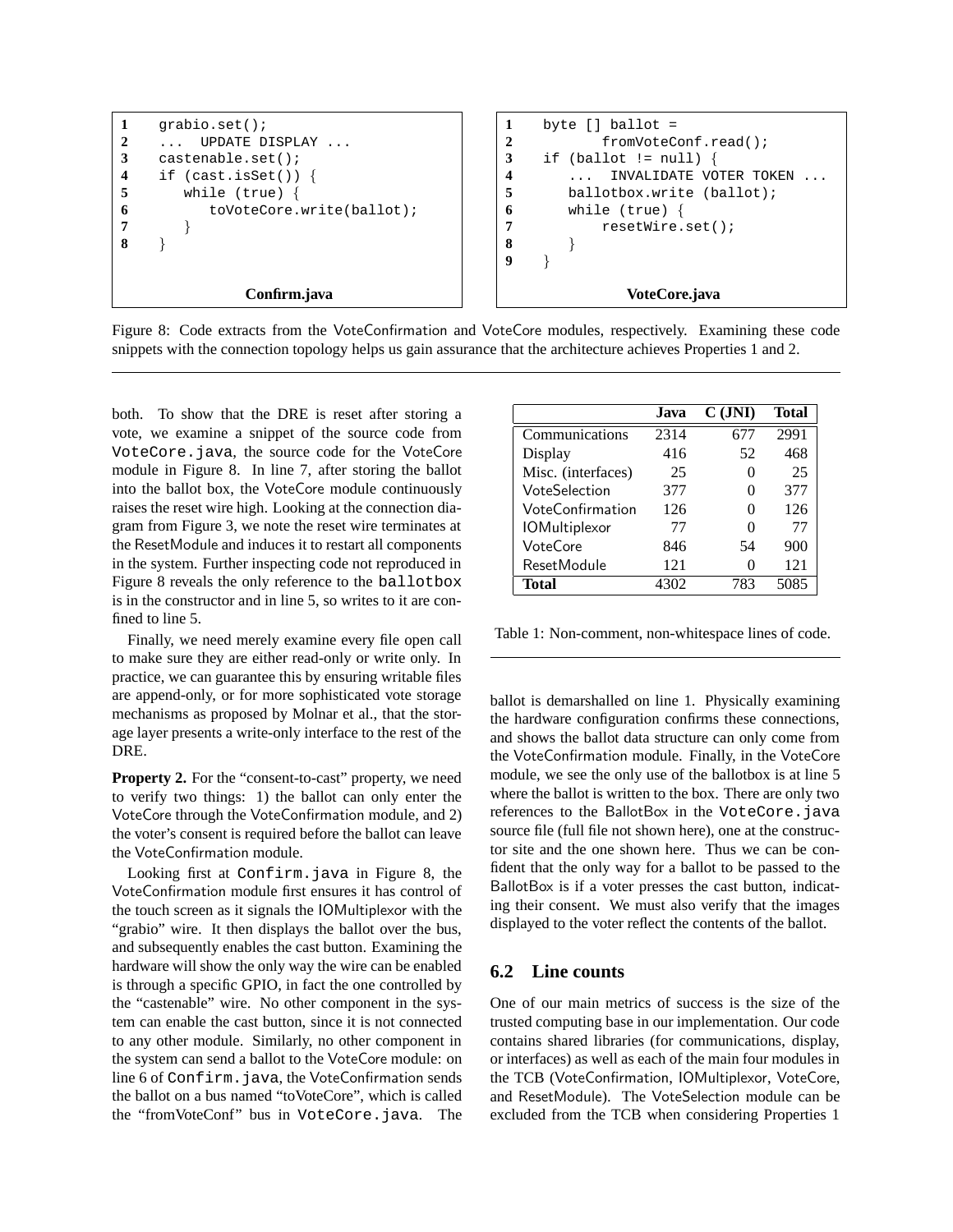and 2. Also included in the TCB, but not our line count figures, are standard libraries, operating system code, and JVM code.

In Table 1, we show the size of each trusted portion as a count of the number of source lines of code, excluding comments and whitespace.

The communications libraries marshal and unmarshal data structures and abstract the serial devices and GPIO pins. The display libraries render text into our user interface (used by the VoteConfirmation component) and ultimately to the framebuffer.

## **7 Applications to VVPATs and cryptographic voting protocols**

So far we've been considering our architecture in the context of a stand-alone paperless DRE machine. However, jurisdictions such as California require DREs to be augmented with a voter verified paper audit trail. In a VVPAT system, the voter is given a chance to inspect the paper audit trail and approve or reject the printed VVPAT record. The paper record, which remains behind glass to prevent tampering, is stored for later recounts or audits.

VVPAT-enabled DREs greatly improve integrity protection for non-visually impaired voters. However, a VVPAT does not solve all problems. Visually impaired voters who use the audio interface have no way to visually verify the selections printed on the paper record, and thus receive little benefit from a VVPAT. Also, a VVPAT is only an integrity mechanism and does not help with vote privacy. A paper audit trail cannot prevent a malicious DRE from leaking one voter's choices to the next voter, to a poll worker, or to some other conspirator. Third, VVPAT systems require careful procedural controls over the chain of custody of paper ballots. Finally, a VVPAT is a fall-back, and even in machines that provide a VVPAT, one still would prefer the software to be as trustworthy as possible.

For these reasons, we view VVPAT as addressing some, but not all problems. Our methods can be used to ameliorate some of the remaining limitations, by providing better integrity protection for visually impaired voters, better privacy protection for all voters, reducing the reliance on procedures for handling paper, and reducing the costs of auditing the source code. Combining our methods with a VVPAT would be straightforward: the VoteConfirmation module could be augmented with support for a printer, and could print the voter's selections at the same time as they are displayed on the confirmation screen. While our architecture might be most relevant to jurisdictions that have decided, for whatever reason, to use paperless DREs, we expect that our methods could offer some benefits to VVPAT-enabled DREs, too.

Others have proposed cryptographic voting protocols to enhance the security of DREs [10, 16, 26, 27]. We note that our methods could be easily combined with those cryptographic schemes.

#### **8 Extensions and discussion**

In addition to the properties we discussed, there are other relevant security properties which we considered in designing our voting system. We have not rigorously validated that the design provides these properties, though we outline directions we will follow to do so.

**Property 3** *The DRE cannot leak information through the on-disk format. Additionally, it should be historyindependent and tamper evident.*

Property 3 removes the back-end tabulation system from the trusted path. Without this property, the tabulation system may be in the trusted path because the data input to the tabulation system may reveal individual voter's choices. With this property, it is possible to make the outputs of each individual DRE publicly available, and allow multiple parties to independently tabulate the final results. We believe we can use the techniques from Molnar et al. in implementing Property 3 [25].

**Property 4** *The DRE only stores ballots the voter approves.*

Property 4 refers to a few conditions. The DRE must not change the ballot after the voter makes their selection in the VoteSelection module; software analysis techniques could prove useful in ensuring the ballot is not modified. Additionally, there will need to be some auditing of the code to ensure display routines accurately display votes to the screen.

**Property 5** *The ballot contains nothing more than the voter's choices.*

In particular, the ballot needs to be put into a canonical form before being stored. Violation of Property 5 could violate the voter's privacy, even if the voter approves the ballot. Suppose the voter's choice, "James Polk" were stored with an extra space: "James....Polk". The voter would not likely notice anything were amiss, but this could convey privacy leaking information in a subliminal channel [16]. We expect software analysis techniques could ensure that canonicalization functions are run on all program paths. Combined with Property 4 to ensure the ballot doesn't change, this would help ensure the ballot is canonicalized.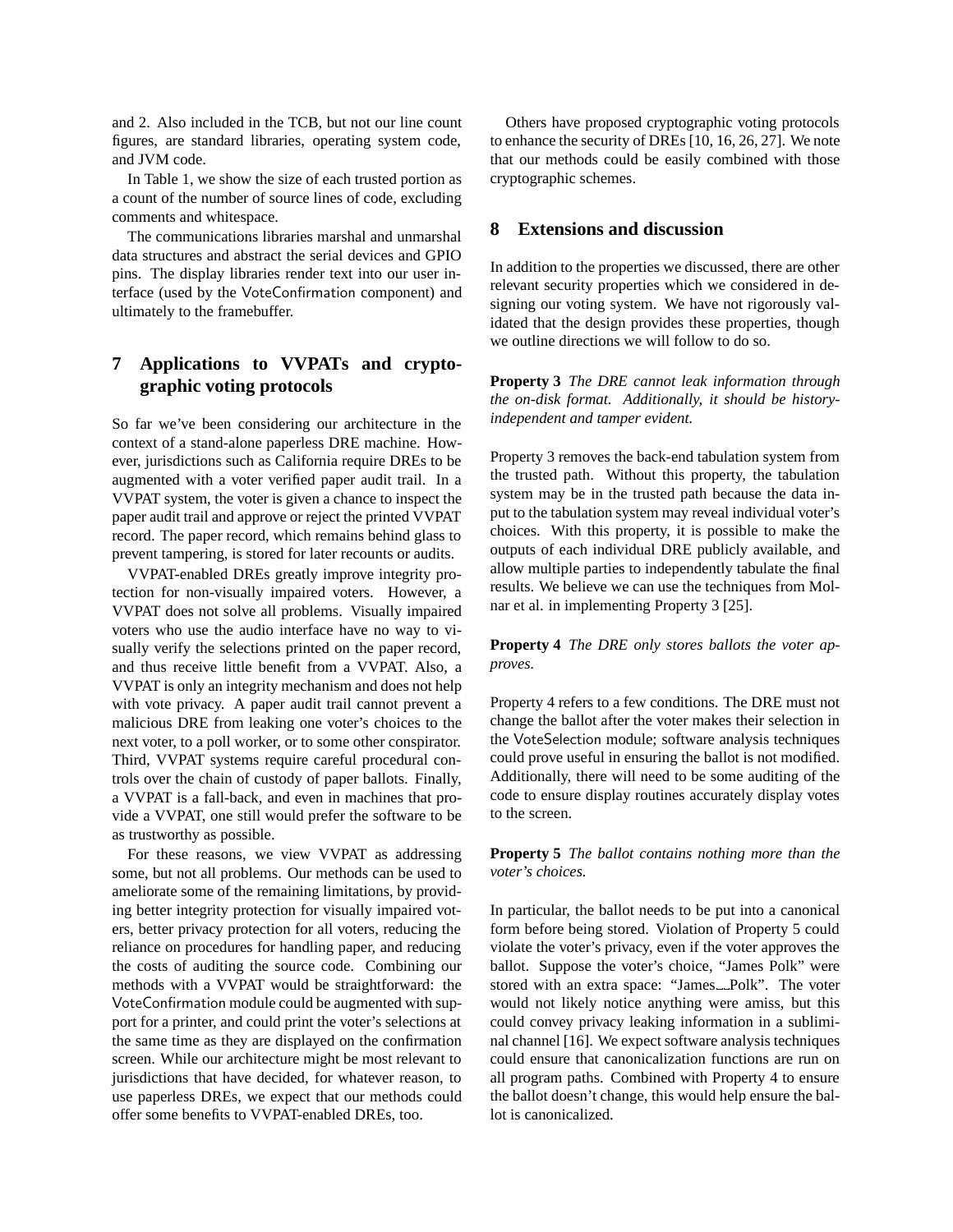We do not expect these to be an exhaustive list of the desirable security properties; rather, they are properties that we believe are important and that we can easily achieve with this architecture without any changes.

**Minimizing the underlying software platform.** Our prototype runs under an embedded Linux distribution that is custom designed for the gumstix platform. Despite its relatively minimal size (4MB binary for kernel and all programs and data), it still presents a large TCB, most of which is unnecessary for a special-purpose voting appliance. We expect that a serious deployment would dispense with the OS and build a single-purpose embedded application running directly on the hardware. For instance, we would not need virtual memory, memory protection, process scheduling, filesystems, dualmode operation, or most of the other features found in general-purpose operating systems. It might suffice to have a simple bootloader and a thin device driver layer specialized to just those devices that will be used during an election. Alternatively, it may be possible to use ideas from nanokernels [11], microkernels [14, 31], and operating system specialization [30] to reduce the operating system and accordingly the TCB size.

**Deploying code.** Even after guaranteeing the software is free of vulnerabilities, we must also guarantee that the image running on the components is the correct image. This is not an easy problem, but the research community has begun to address the challenges. SWATT [34] is designed to validate the code image on embedded platforms, though their model does not allow for CPUs with virtual memory, for example. TCG and NGSCB use a secure hardware co-processor to achieve the same ends, though deploying signed and untampered code to devices still requires much work. Additionally, a human must then check that all components are running the latest binary and must ensure that the binaries are compatible with each other – so that a version 1.0 VoteCore is not running with a version 1.1 IOMultiplexor module, for example.

This concern is orthogonal to ours, as even current voting machines must deal with versioning. It illustrates one more challenge in deploying a secure voting system.

### **9 Related work**

There has been a great deal of work on high-assurance and safety-critical systems, which are designed, implemented, and tested to achieve specific safety, reliability, and security properties. We use many classic techniques from that field, including minimization of the size of the TCB and decomposing the application into clearly specified components. One contribution of this paper is that we show in detail how those classic techniques may be applied in the e-voting context.

Modularity is widely understood to be helpful in building high-reliability systems. Deep space applications often use multiple components for reliability and fault tolerance [41]. Telephone switches use redundant components to upgrade software without loss of availability [41]. In avionics, Northrop Grumman has proposed an architecture for future avionics systems suitable to the Department of Defense's Joint Vision 2020 [39]. Their MLS-PCA architecture is intended to support tens to hundreds of thousands of separate processors. MLS-PCA uses isolation for several purposes, including mission flexibility, multi-level security when interoperating with NGOs, and reduction in the amount of trusted software over traditional federated architectures. Of these reasons, the last is most related to our setting. Others have articulated composibility of security as one of the key challenges in applying modularity to the security setting [21].

Rebooting is widely recognized in industry as a useful way to prevent and rectify errors [9]. Rebooting returns the system to its original state, which is often a more reliable one. Others use preventative rebooting to mitigate resource leaks and *Heisenbugs* [15]. In contrast, our work uses rebooting for what we believe is a new purpose: privacy. Prior work focuses on availability and recoverability, while we use it to simplify our task in verifying privacy preserving properties.

The Starlight Interactive Link is a hardware device that allows a workstation trusted with secret data to safely interact with an unclassified network [2]. The Starlight Interactive Link acts as a data diode. A chief concern is secret data leaking onto the untrusted network. Many of these ideas led to the design of our IOMultiplexor.

Our design shares similarities with existing DRE voting machines from major vendors, such as Diebold, Hart Intercivic, Sequoia Voting Systems, and Election Systems and Software. A criticism of the machines, however, is that people must trust the software running on the machines since the voter cannot be sure their vote was properly recorded. Rebecca Mercuri has called for vendors to augment DRE machines with a voter verified paper audit trail (VVPAT) [22, 23]. In this DRE variant, the voter must approve a paper copy of their selections that serves as the permanent record. The paper copy is typically held behind glass so the voter cannot tamper with it. Even in spite of malicious software, the paper copy accurately reflects the voter's selections.

The principle of isolation for systems is well established [4, 7, 12, 20, 28, 31, 32, 35, 36, 40]. Isolation has been proposed as a technique to improve security in two existing voting systems. The FROGS and Pnyx.DRE systems both separate the vote selection process from vote confirmation [1, 6]. However, FROGS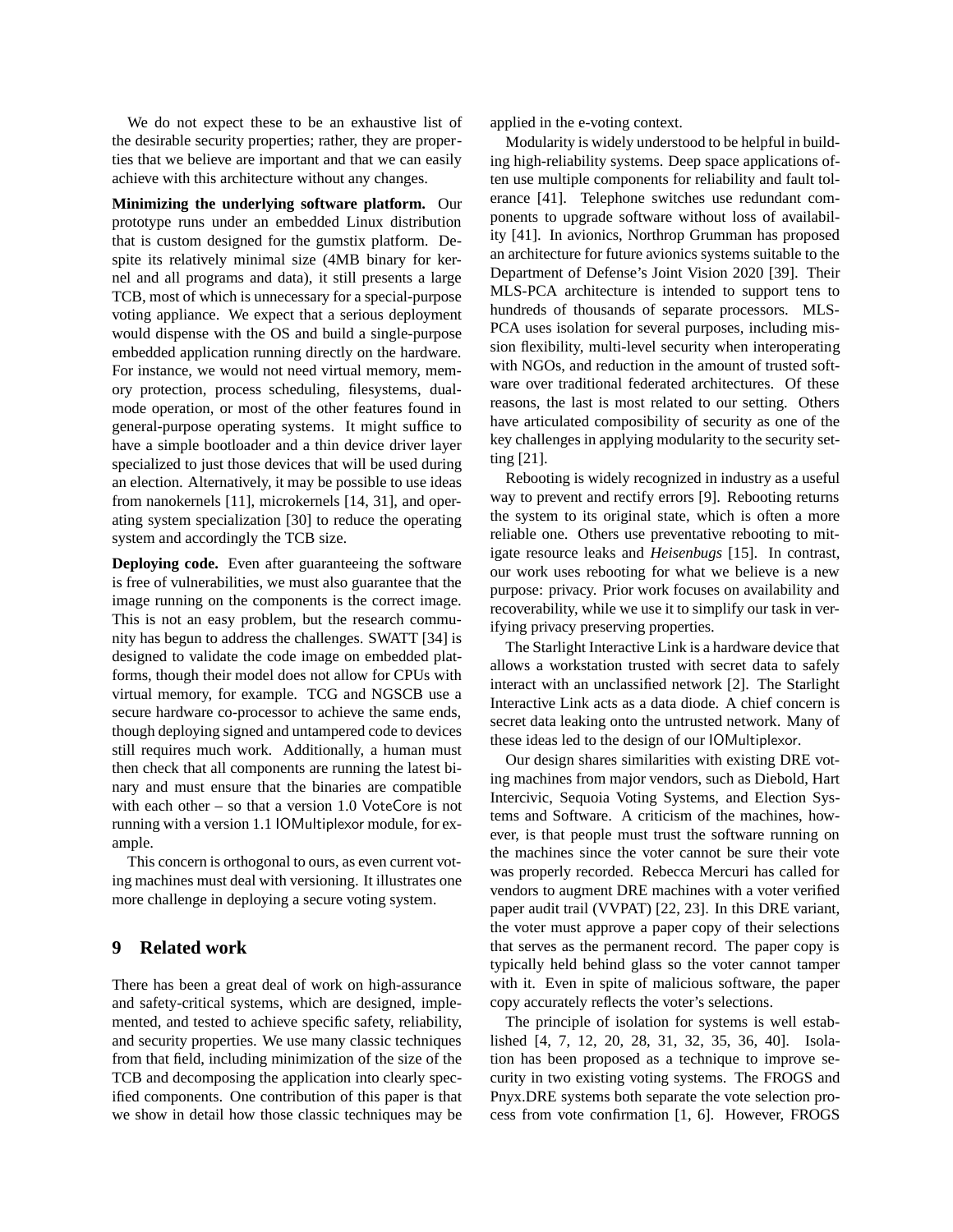significantly alters the voting experience while it is not clear the Pnyx.DRE was designed for verification nor does it provide our privacy protections.

Finally, Hall discusses the impact of disclosing the source for voting machines for independent audit [13].

### **10 Conclusions**

Democracy deserves the best efforts that computer scientists can deliver in producing accurate and verifiable voting systems. In this work, we have proposed better DRE based voting designs, whether VVPAT-enabled or not. In both cases, our architecture provides stronger security properties than current voting systems.

Our approach uses hardware to isolate components from each other and uses reboots to guarantee voter privacy. In particular, we have shown how isolating the VoteSelection module, where much of the hairiness of a voting system resides, into its own module can eliminate a great deal of complex code from the TCB. Though isolation is not a novel idea, the way we use it to improve the security of DREs is new. This work shows that it is possible to improve existing DREs without modifying the existing voter experience or burdening the voter with additional checks or procedures.

The principles and techniques outlined here show that there is a better way to design voting systems.

### **Acknowledgments**

We thank David Jefferson for early discussions that led to this work. Umesh Shankar, Chris Karlof, Rob Johnson, and Mike Reiter provided invaluable feedback on the presentation, organization, and provided great insight into the thinking and organization of the work. We thank Matt Bishop and David Molnar for helpful discussions about related works.

#### **References**

- [1] Auditability and voter-verifiability for electronic voting terminals. http://www.scytl.com/docs/pub/ a/PNYX.DRE-WP.pdf, December 2004. White paper.
- [2] M. Anderson, C. North, J. Griffin, R. Milner, J. Yesberg, and K. Yiu. Starlight: Interactive Link. In *Proceedings of the 12th Annual Computer Security Applications Conference (ACSAC)*, 1996.
- [3] J. Bannet, D. W. Price, A. Rudys, J. Singer, and D. S. Wallach. Hack-a-vote: Demonstrating security issues with electronic voting systems. *IEEE Security and Privacy Magazine*, 2(1):32–37, Jan./Feb. 2004.
- [4] P. Barham, B. Dragovic, K. Fraser, S. Hand, T. Harris, A. Ho, R. Neugebauer, I. Pratt, and A. Warfield. Xen and the art of virtualization. In *Proceedings of the 19th*

*ACM Symposium on Operating Sstems Principles (SOSP 2003)*, October 2003.

- [5] M. Barnett, K. R. Leino, and W. Schulte. The Spec# programming system: An overview. In *Proceedings of Construction and Analysis of Safe, Secure and Interoperable Smart Devices (CASSIS)*, 2004.
- [6] S. Bruck, D. Jefferson, and R. Rivest. A modular voting architecture ("Frogs"). http://www. vote.caltech.edu/media/documents/wps/ vtp wp3.pdf, August 2001. Voting Technology Project Working Paper.
- [7] E. Bugnion, S. Devine, and M. Rosenblum. Disco: Running commodity operating systems on scalable multiprocessors. In *Proceedings of the 16th ACM Symposium on Operating Systems Principles (SOSP)*, October 1997.
- [8] L. Burdy, Y. Cheon, D. Cok, M. Ernst, J. Kiniry, G. Leavens, K. R. Leino, and E. Poll. An overview of JML tools and applications. *International Journal on Software Tools for Technology Transfer (STTT)*, 7(3):212– 232, June 2005.
- [9] G. Candea, S. Kawamoto, Y. Fujiki, G. Friedman, and A. Fox. Microreboot – a technique for cheap recovery. In *6th Symposium on Operating System Design and Implementation (OSDI)*, December 2004.
- [10] D. Chaum. Secret-ballot receipts: True voter-verifiable elections. *IEEE Security & Privacy Magazine*, 2(1):38– 47, Jan.–Feb. 2004.
- [11] D. Engler, M. F. Kaashoek, and J. O'Toole. Exokernel: An operating system architecture for application-level resource management. In *Proceedings of the 15th ACM Symposium on Operating Systems Principles (SOSP)*, October 1995.
- [12] I. Goldberg, D. Wagner, R. Thomas, and E. Brewer. A secure environment for untrusted helper applications: Confining the wily hacker. In *Proceedings of the 6th USENIX Security Symposium*, August 1996.
- [13] J. Hall. Transparency and access to source code in evoting. Unpublished manuscript.
- [14] G. Heiser. Secure embedded systems need microkernels. *USENIX ;login*, 30(6):9–13, December 2005.
- [15] Y. Huang, C. Kintala, N. Kolettis, and N. D. Fulton. Software rejuvenation: Analysis, module and applications. In *Twenty-Fifth International Symposium on Fault-Tolerant Computing*, 1995.
- [16] C. Karlof, N. Sastry, and D. Wagner. Cryptographic voting protocols: A systems perspective. In *Fourteenth USENIX Security Symposium*, August 2005.
- [17] T. Kohno, A. Stubblefield, A. D. Rubin, and D. S. Wallach. Analysis of an electronic voting system. In *IEEE Symposium on Security and Privacy*, pages 27–40, May 2004.
- [18] M. Kuhn. Optical time-domain eavesdropping risks of CRT displays. In *IEEE Symposium on Security and Privacy*, May 2002.